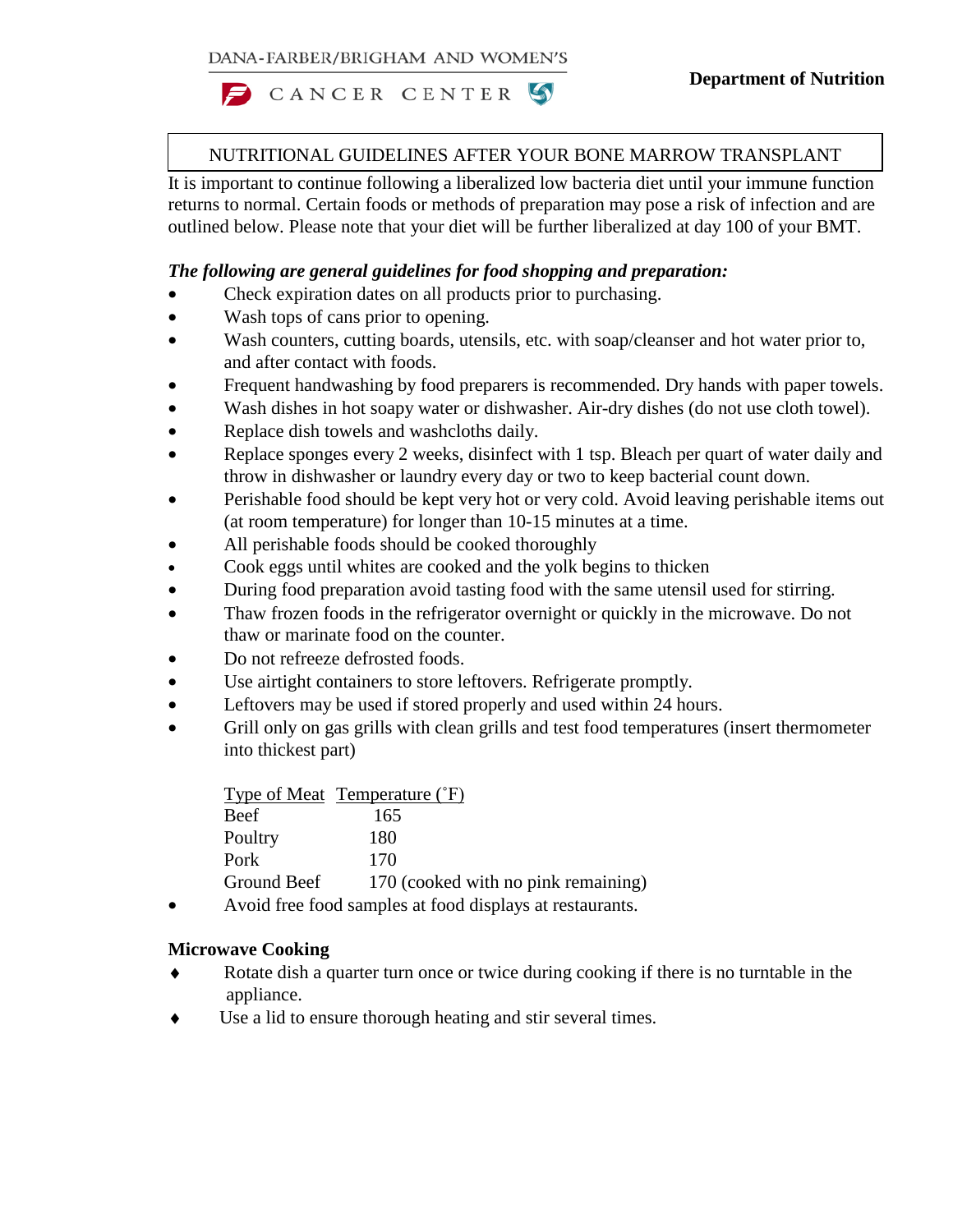| <b>FOOD</b>            | <b>FOODS</b>                                             | <b>FOODS NOT</b>                                |
|------------------------|----------------------------------------------------------|-------------------------------------------------|
| <b>CATEGORY</b>        | <b>PERMITTED</b>                                         | <b>PERMITTED</b>                                |
| <b>Beverages</b>       |                                                          |                                                 |
|                        | - All types of beverages except those not permitted      | - Bottled spring water                          |
|                        | - Boiled well water                                      | - Raw milk (unpasteurized)                      |
|                        | - Tap water                                              | - Eggnog or milkshakes made with raw eggs       |
|                        | - Distilled water, such as Aquafina or Dasani            | - Fresh apple cider                             |
|                        |                                                          | - Unpasteurized juices                          |
|                        |                                                          | - Alcohol                                       |
|                        |                                                          |                                                 |
| Meat, Fish             | - Canned or shelf-stable smoked seafood, pate, and       | - Raw or rare meat, fish, eggs,                 |
| Eggs, Poultry          | meat spreads                                             | and poultry                                     |
|                        | - Well cooked meat, fish, eggs                           | - All cold cuts                                 |
|                        | - Home prepared tuna & egg salad                         | - Sushi                                         |
|                        | - Well-cooked shellfish                                  | - Any food from a deli including sandwich meats |
|                        | - Factory-packaged sandwich meats, heated or steamed     | - Refrigerated smoked seafood, pate, and meat   |
|                        |                                                          | spread                                          |
|                        |                                                          |                                                 |
| Dairy Products         | - Pasteurized milk/Lactaid milk                          | - Soft Serve ice cream                          |
|                        | - Yogurt                                                 | - Hand-packed ice cream or                      |
|                        | - Prepackaged ice cream and frozen yogurt                | frozen yogurt                                   |
|                        | - Prepackaged hard cheeses:                              | - The following unpasteurized cheeses:          |
|                        | cheddar, colby, Monterrey jack,                          | Feta, brie, camembert, queso                    |
|                        | Swiss, American, mozzarella                              | fresco, bleu cheese, gorgonzola,                |
|                        | - Prepackaged soft cheeses:                              | cheese sliced at a deli, imported               |
|                        | cottage cheese, cream cheese, ricotta                    | cheeses                                         |
| Breads, Cereals,       | - Prepackaged or homemade                                | - Any items from a bakery, including:           |
| Potatoes, Rice,        | breads, muffins, bagels, cakes, rolls,                   | bakery breads, cakes, muffins, donuts           |
| and Pasta              | donuts, cookies                                          | - Cream or custard filled cakes from the        |
|                        | - Boxed hot or cold cereals (except                      | refrigerated section                            |
|                        | those with dried fruit or nuts)                          | - Commercially prepared potato or macaroni      |
|                        | - Cooked potatoes, rice, noodles                         | salad                                           |
|                        | - Packaged crackers and snack food                       | - Popcorn (until able to floss teeth)           |
|                        |                                                          |                                                 |
| Vegetables             | - Cooked vegetables                                      | - Raw vegetables, salads                        |
|                        | (wash well and cook thoroughly)                          |                                                 |
| Fruit                  | - Cooked or canned fruit                                 | - Uncooked thin-skinned fruits:                 |
|                        | - Raw, thick-skinned, well-washed                        | apples, peaches, grapes, plums, nectarines,     |
|                        | fruits, if unbruised:                                    | kiwi, strawberries, etc.                        |
|                        | oranges, grapefruits, melons,                            | - Dried fruits                                  |
|                        | bananas, tangerines, avocados                            |                                                 |
|                        |                                                          |                                                 |
| <b>Nuts</b>            | - Processed peanut butter                                | - Raw, unprocessed nuts                         |
|                        | - Packaged roasted nuts                                  |                                                 |
|                        | - Cooked nuts (in cookies & cakes, etc)                  |                                                 |
| Spices/Condiments      | - Cooked fresh or canned spices                          | - Uncooked spices                               |
|                        | (Add at least 5 minutes prior to the end                 | - Uncooked black pepper                         |
|                        | of cooking)                                              | - Raw honey                                     |
|                        | - Ketchup, mustard, pickles,                             |                                                 |
|                        | mayonnaise, sugar, jelly                                 |                                                 |
| Miscellaneous          |                                                          |                                                 |
|                        | - Thoroughly cooked frozen dinners,                      |                                                 |
|                        | frozen pizza and canned entrees                          |                                                 |
| <b>Restaurant Food</b> | - No restaurant food                                     |                                                 |
|                        | - No takeout food                                        |                                                 |
|                        | - Avoid ALL salad bars and buffets for at least one year |                                                 |
|                        |                                                          |                                                 |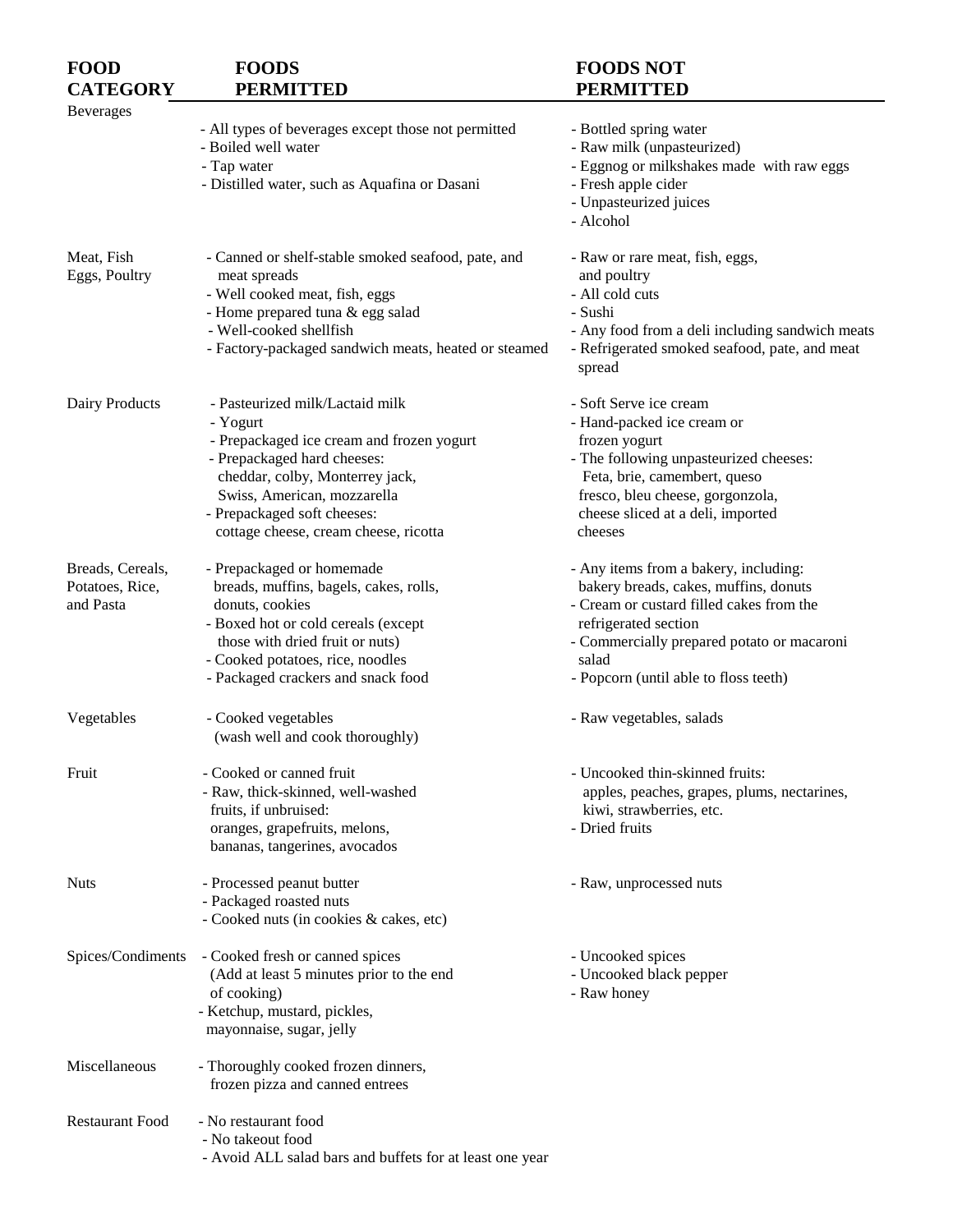## **OTHER NUTRITIONAL CONSIDERATIONS**

It is very important to maintain your weight after you leave the hospital. If you have a scale, weigh yourself weekly. If you notice a weight loss of 5 pounds or greater, call your doctor. You may not be able to eat large amounts of food, therefore, you are advised to maximize the calorie value of the foods you eat by:

- Eating small, frequent meals/snacks.
- Adding margarine, butter, gravy, cheese, and non-fat milk powder to appropriate items.
- Consuming nutritional supplements like ice cream frappes, Carnation Instant Breakfast, Ensure, Boost, or other commercially prepared supplements. Making frappes with enriched milk.<sup>\*\*</sup>
- Taking a daily multivitamin, folic acid.

#### \*\*Enriched milk

Mix 1 quart of milk with 1 cup of dry milk powder, stir well and keep refrigerated. This will increase the calorie, protein, vitamin content of the milk.

You need to consume at least 2 liters (65 oz) of fluid per day to prevent dehydration and kidney damage. Some people may have trouble digesting milk products after a BMT. Watch for symptoms of bloating, gas, cramps, or diarrhea after consuming milk or milk products. You may want to switch to Lactaid Milk, or chew Lactaid tablets when eating dairy products. Discuss this with your dietitian or doctor.

| <b>BWH</b> Inpatient Dietitian: | $(617)$ 732-5577 |  |
|---------------------------------|------------------|--|
|                                 |                  |  |